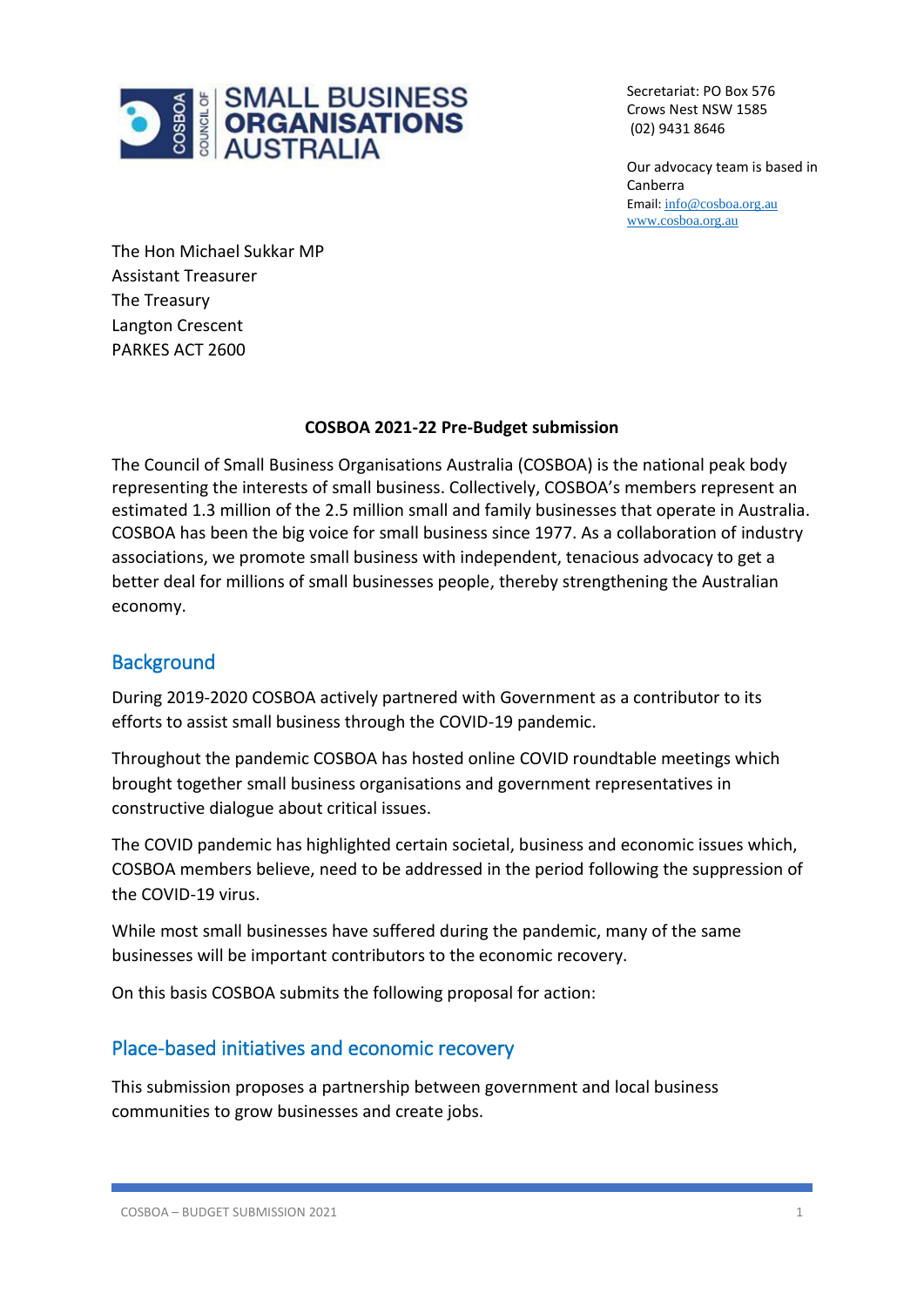There are several key factors that should strongly motivate us to find new approaches to building economic strength and dynamism. These factors include:

- **The re-shaping of the Australian economy as a result of the global COVID pandemic.**
- **International trade tensions negatively affecting Australian exports.**
- Downward trends in population growth.
- **Ongoing impacts of technological change on the global business operating** environment.

#### **Why are strong** *local* **economies vital to economic health?**

COSBOA believes that an important element of any national economic growth strategy is the more effective mobilisation of the growth and innovation potential of small and medium sized enterprises (SMEs).

COSBOA argues that strategies to facilitate SME growth and innovation are best managed at the local level, *in the communities in which businesses operate*.

Many contributors to the recent National Farmers Federation *Regionalisation Paper* have observed that strong regional economies and empowered communities result in a stronger national economy (NFF, December 2020).

The Australian economy is not a single economy. Nor is it just comprised of six state economies. It is made up of hundreds of small economies that come together to form a national story.

These smaller economies, in Australian communities, are on the front line of dealing with change and charting a future for our regions.

### **What impact does centralised control of programs have on local business communities?**

Experience shows us that governments will ultimately fail to address the specific economic opportunities and needs of communities if they persist in implementing regional policy and programs with a high degree of centralised control.

While macro-economic policy and strategy must be the domain of governments, regional communities play a vital role in generating economic activity.

The ability for Australia to create highly effective, place-based Local Economic Development strategies is an important factor in economic recovery.

The Australian Government has developed a suite of important policies and programs targeting, among other things, international trade, manufacturing industry revitalisation, digital transformation, employment creation and reforming vocational education and training.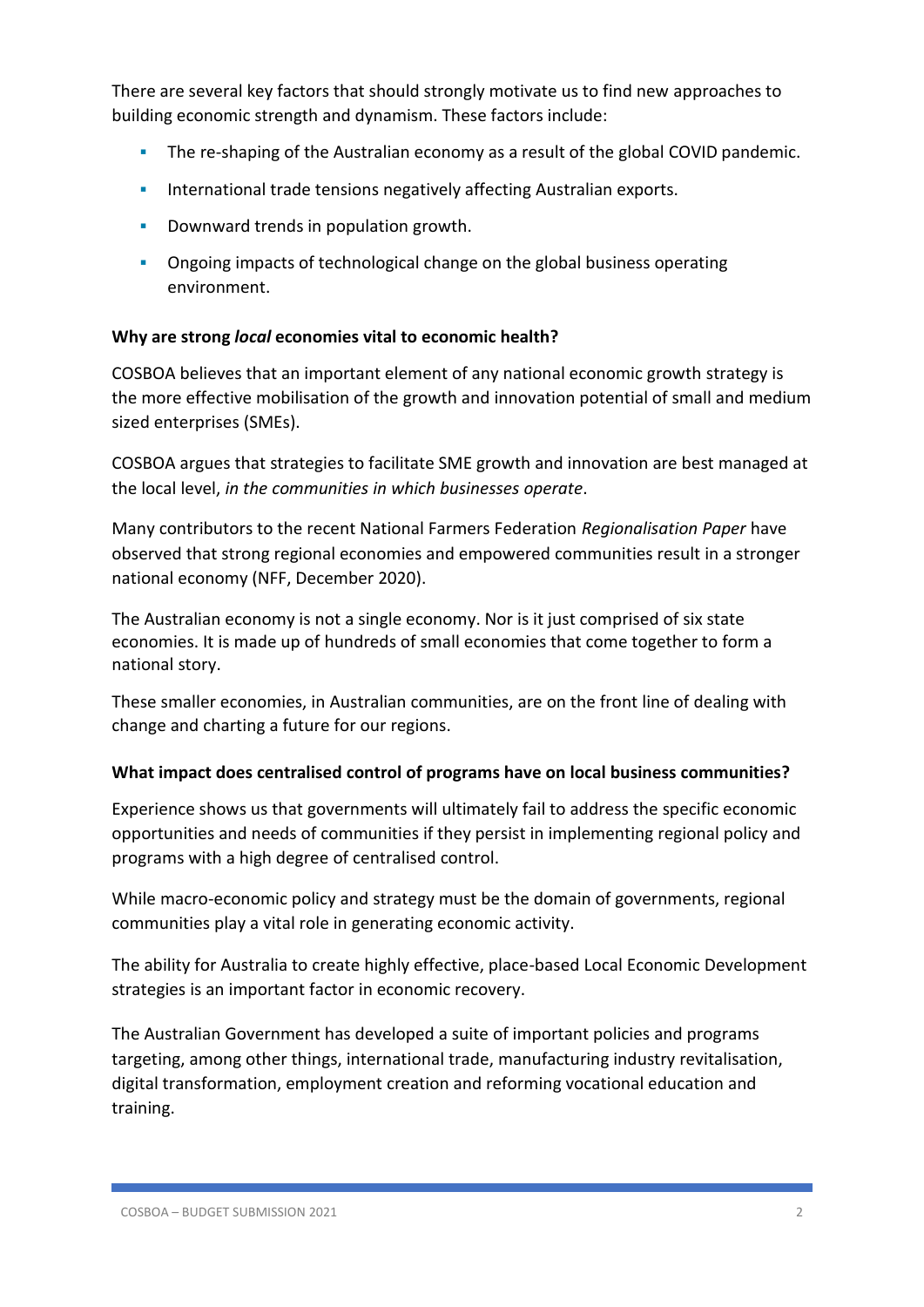However, there are few, if any, links between these policies and local business communities. The information flow and decision-making direction is almost entirely top-down.

The Australian Government has programs aimed at facilitating SME innovation and growth. However, these are centrally controlled and largely focused on targeted industry sectors, rather than on local economies.

An example of these is the Entrepreneurs Program which targets 'specified growth sectors': *advanced manufacturing*, *food and agribusiness*, *medical technologies and pharmaceuticals*, *mining equipment, technology and services*, and *oil, gas and energy resources*.

The decision to select these five industry sectors as targets for innovation and growth services was not made in consultation with local business communities. The government practice of picking industry winners ignores that fact that business innovation and growth occurs in *all* industries.

COSBOA strongly supports policies aimed at invigorating Australia's manufacturing industries. However, we argue that *local* manufacturing business communities must be genuinely included in decision-making processes about which segments of their industries offer the greatest prospects for growth. Owners of local manufacturing businesses will always know more about real-world opportunities for growth than any centralised policy team.

Compounding the problems caused by the centralised approach to economic development is the dominant place of big research institutions and big business in decisions made about the Australian innovation system. In the current circumstances Australia needs to engage the innovation potential of small business, and yet the innovation system continues to fail in this task.

It is very likely that local business communities would make quite different decisions about the targeting of innovation and growth strategies for their own economies.

#### **Why are** *place-based* **approaches essential?**

COSBOA argues that when business communities are empowered to take charge of the economic development and innovation process at a local level, economies can be transformed.

This is because, in economic development strategy, *place* **matters**.

Every regional economy in Australia is different. To achieve the full potential of a regional economy, economic development strategy *must* focus on the unique features of particular places, building and innovating on existing assets and strengthen the unique set of businesses that make up the economy.

This important approach can never be properly implemented by centrally located government teams.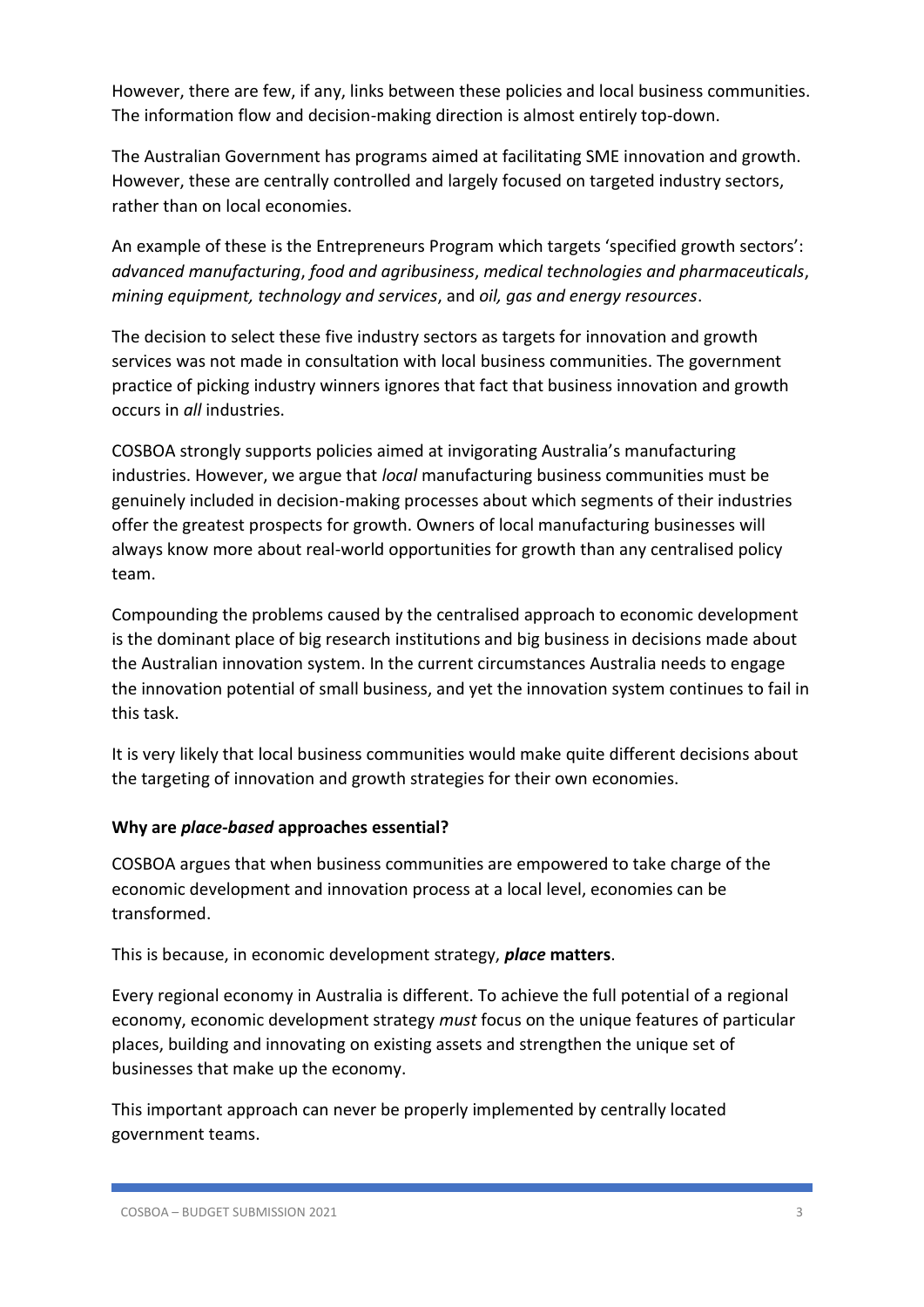Since the mid-1990s the presence of the excellent Australian Public Service in regional communities has been progressively minimised. During this period most regional offices of Commonwealth Government have been closed, and most of the first-hand knowledge and skill relating to local economic development has been lost.

Regrettably, the direct the involvement the Commonwealth Government once had in regional communities has largely faded away. It is possible that the Government's presence in regional communities can never be reinstated to the healthy level it once enjoyed.

In the absence of a direct presence and involvement in local economies, the Commonwealth government can still play a vital role by empowering communities. Empowering local communities can be a challenge for centralised decision makers who believe they have access to all the information and knowledge necessary to design and develop regional programs. COSBOA believes an adaptation strategy will need to be designed and implemented to assist centralised agencies work with empowered communities.

COSBOA proposes that the future structure of economic development in Australia's regions must be place-based and involve the direct empowerment of local business communities in setting the direction for local economic development.

No initiative to strengthen the economy can be fully effective without engaging small businesses directly in local economic development.

## Jobs Growth

#### **Job creation is critical to economic recovery in** *all* **communities**

COSBOA affirms the view that Australia will return to full prosperity only if we can create the jobs most people need. As unemployment reaches levels not seen since the early 90s recession we must, as a nation, make every effort to prevent the long-lasting damage caused by persistent high unemployment. History shows us that communities left behind in the effort to create jobs will suffer the worst of the scarring effects of long-term unemployment.

In any Australian community a significant percentage of real jobs will be generated by SMEs. Local business communities all around Australia are a vital link in the job creation effort, *yet they play no role in decision-making about jobs growth strategies in their own economies*.

Australian Government programs and strategies to address unemployment, such as *jobactive* employment services and Work for the Dole, are centrally designed and controlled. The proposed 'Next Generation' of employment services will be managed in the same way, with no decision-making input from the communities in which the services operate.

This lack of local decision-making input contributes to the remarkably low level of employer engagement with the employment service network. It is COSBOA's view that the proposed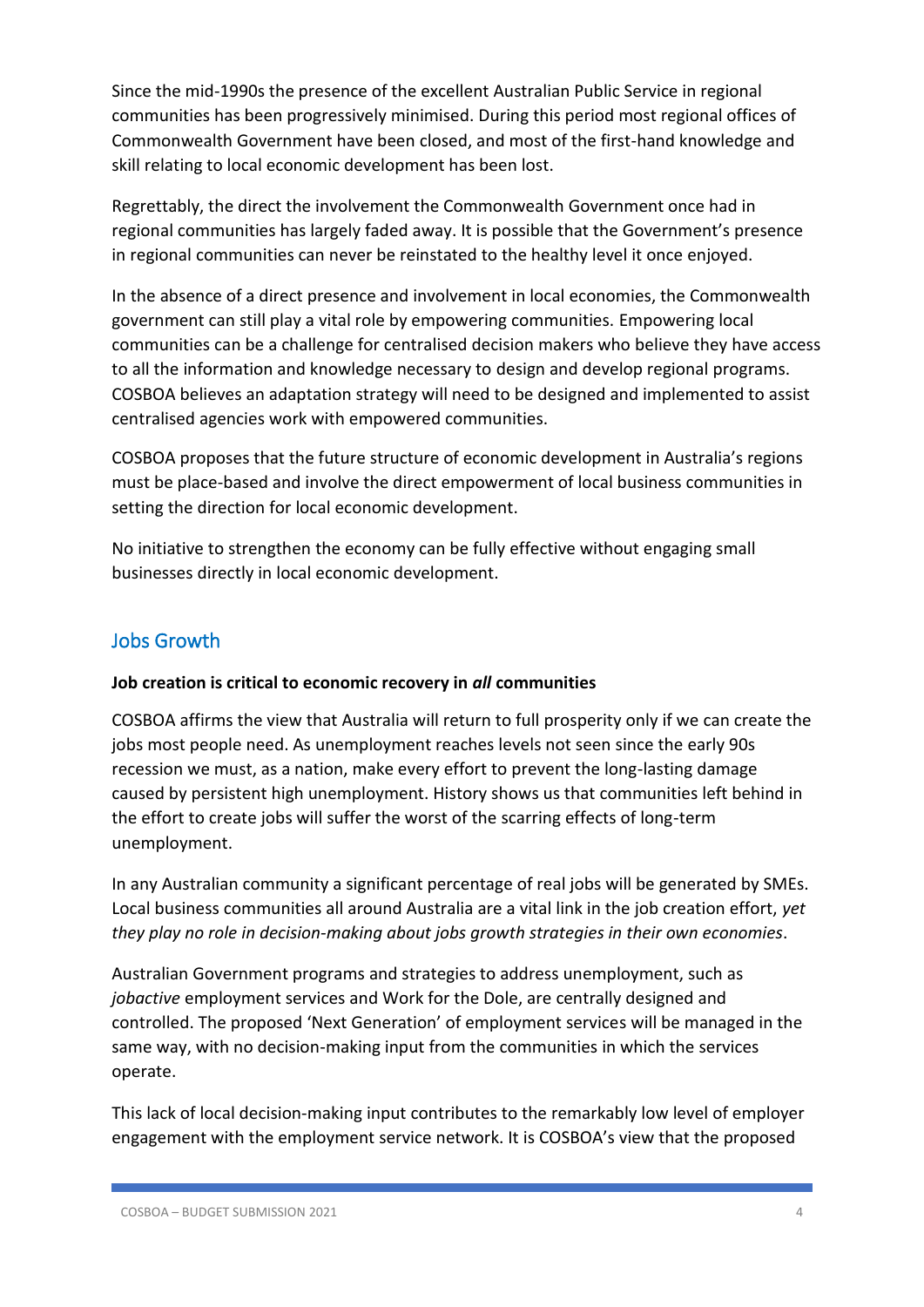'Next Generation' licencing and digital model for employment services will do nothing to address this problem unless there is a meaningful element of community ownership and decision-making.

Similarly, the Work for the Dole (WfD) program is no longer contributing effectively to the return of long-term unemployed people to the workforce. A significant proportion of community organisations do not participate in WfD because of its ineffective design (and because of the negative implications of the program name).

COSBOA argues that local business communities and community organisations must be involved in the design of job creation initiatives in their communities.

### Rapid responses and early intervention

The bushfire crisis and the COVID pandemic have vividly demonstrated that Government must have mechanisms to enable rapid responses and early intervention at a community level. Delayed responses inevitably have compounding negative impacts.

Recent experience with bushfire recovery has shown the enormous value of directly engaging local business communities to plan and deliver economic reconstruction and jobs growth initiatives.

In relation to COVID recovery, COSBOA argues that the existing regional structures are not adequately addressing business growth needs and opportunities at a community level.

## The role of Regional Development Australia (RDA) in recovery

The Australian Government has recently renewed its funding agreements with RDA committees. While the RDA charter describes a high-level regional economic development role for the committees, it is widely recognised that the RDA network is *not* equipped to comprehensively engage with business communities in economic recovery efforts.

There are 537 local government areas in Australia and only 52 RDA committees.

The Independent Review of the Regional Development Australia Programme (2016) identified several key concerns about the effectiveness of the RDA network.

One of the major issues is that RDAs belong neither fully to the communities in which they are based or to governments which fund them.

The Independent Review of RDA noted that:

*"some RDA Committee members report that they are both independent community voices and an artifice of the Australian Government, which is not possible. In the broader community the programme is seen as a bureaucratic mechanism of the Australian Government without legislative responsibility or the necessary resources to take forward development in regions."*

The Review reported that people in regional communities *"feel forgotten by governments…..despite record Commonwealth investment—particularly in regional infrastructure, transport and communications"*.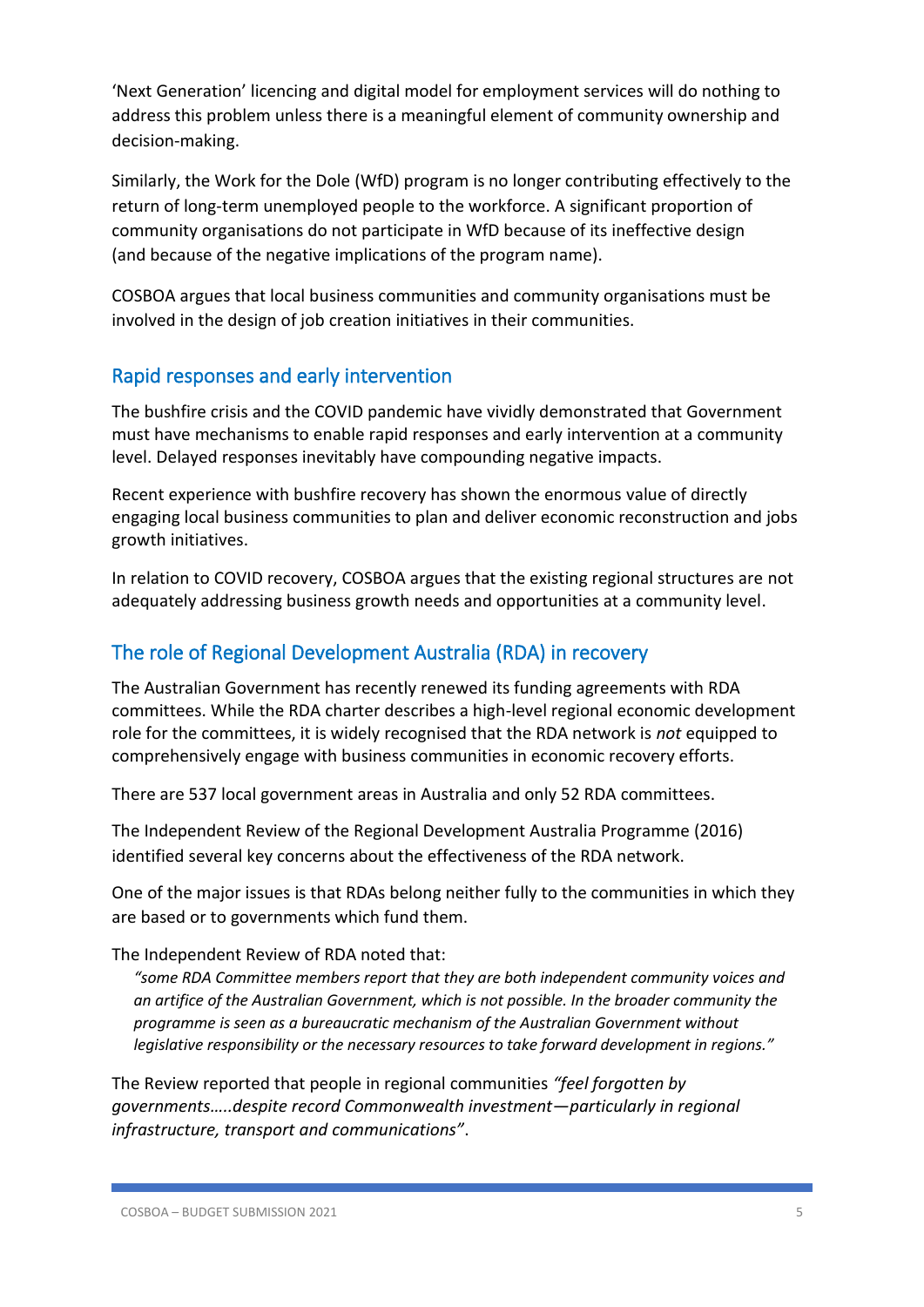The Review also made the important point that Government "*must focus initiatives on strengthening the pillars of growth to reboot the economies of our true regions, enabling the private sector to harness opportunity".*

It is apparent that many RDAs have not been able to deliver persuasive place-based strategies to harness private sector opportunity and to grow jobs.

While RDA committees are able to promote Government regional grants programs, they are not directly included in the formal decision-making processes for these programs. This lack of influence on funding outcomes has undermined the credibility of RDAs in many local communities. They are perceived as not have a substantive role.

COSBOA argues strongly that, while RDAs will continue as a vehicle for regional coordination and promotion of Australian Government policies and programs, there must be an opportunity in place for local business communities to drive economic development at the grass roots level.

### PROPOSAL

**COSBOA proposes a new, place-based approach which empowers local business communities to coordinate a collaborative effort and motivate a groundswell of renewed economic activity. This place-based approach would aim to:**

- **1. Foster business growth and innovation, and**
- **2. Reduce unemployment caused by the COVID-19 pandemic.**

This approach would be based on the establishment of a network of *local business and jobs growth taskforces* which would oversee the simultaneous implementation of:

- **EXECT** Strategies that are tailored to identify and foster unique opportunities for innovation and growth among local SMEs, and
- Develop local economic growth initiatives designed to generate real job opportunities in local business, to help prevent job seekers becoming long-term unemployed.

### Local business and jobs growth taskforces

(to be known as *Business and Jobs Taskforces*)

The new network of *local business and jobs growth taskforces* would provide specific guidance to government about the needs and opportunities that are specific to each local economy and have direct input into decision-making at a local level.

COSBOA proposes that:

**• The Business and Jobs Taskforces would have close working relationships with the** RDA committees in the regions.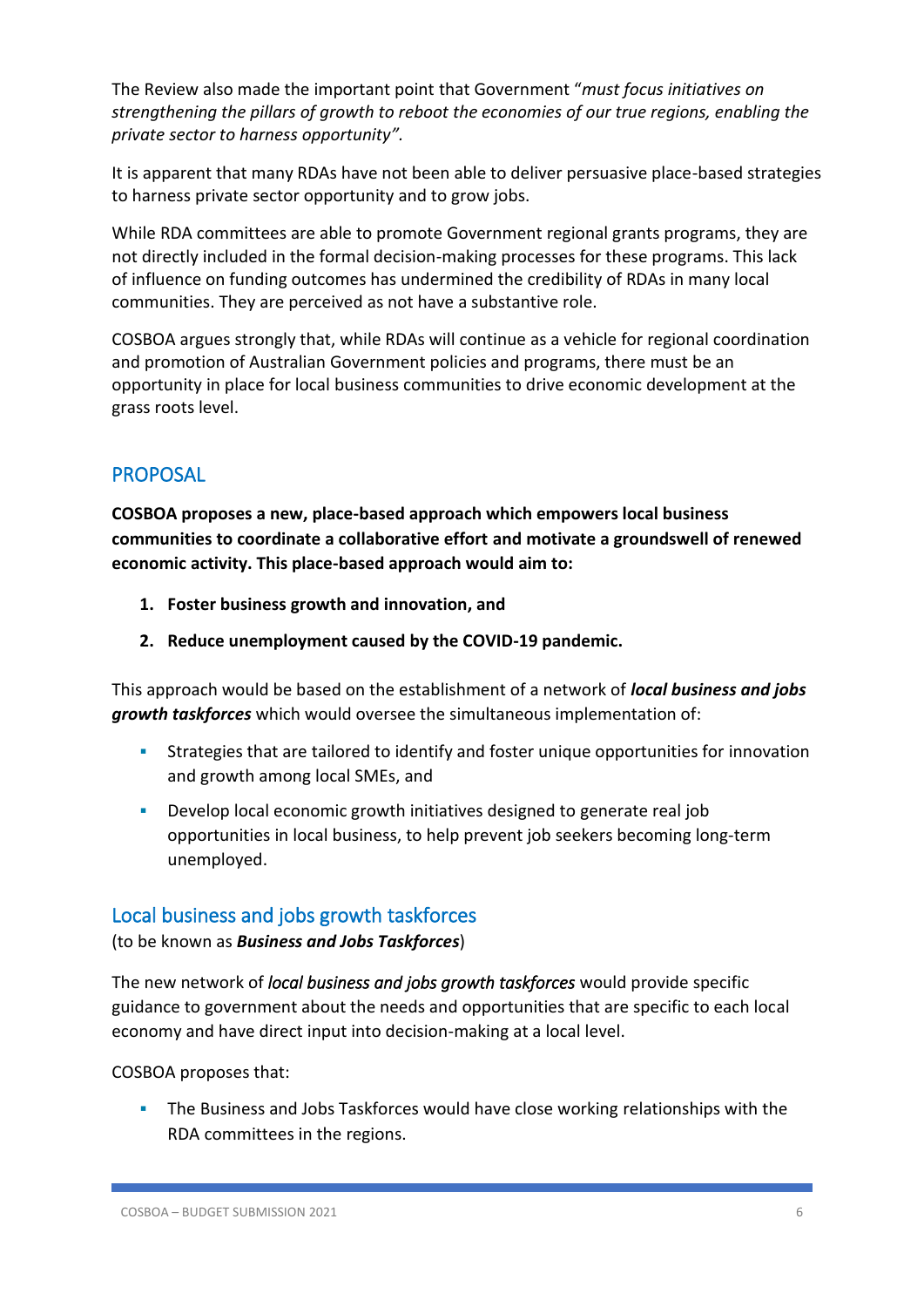- Ultimately each RDA region would have several Business and Jobs Taskforces, with most local government areas having a Taskforce in place.
- **•** The RDA committees would not control the Taskforces but would include the Taskforce strategies in their Regional Plans and would provide independent reports to government on Taskforce activities.
- **EXECT** Taskforces would operate under a set of guiding principles, designed by Government, that would apply to all the Taskforces. However, the Taskforces would have the freedom to design and develop initiatives that are tailored to the economic conditions, needs and opportunities that are best known to local business communities.
- A flexible funding pool would be created to enable local business and jobs growth projects to be established. Each Taskforce would be able to apply for pool funding to deliver local projects. The funding would comply with the Commonwealth Grants Rules and Guidelines 2017 (CGRGs).
- **Each Taskforce would receive a small amount of base funding to enable the** employment of a local coordinator.

It is COSBOA's understanding that for Taskforces to receive funds from the Commonwealth Government they would need to focus on two areas of responsibility that equate to the Commonwealth's constitutional powers (Section 51(xx) and Section 51(xxiiiA) of the Constitution): *business* and *employment*.

# Taskforce Pilots / Criteria

COSBOA recommends Taskforce pilots be initiated in a range of locations in order to demonstrate this grass roots approach to economic development. **Criteria** for the locations for these Taskforce pilots could be based on a selection of communities with different types of economic bases, e.g:

- Regional manufacturing
- Agriculture / Food and Fibre / value adding
- Regional technology / ICT
- Mining and mining technology
- Tourism

The pilot locations would also target communities in areas with higher-than-average unemployment levels. These communities would be able to identify growth potential in local industries and demonstrate business commitment to innovation and growth.

As a starting point, the strategy should aim to initiate Taskforce pilots primarily in small regional cities and rural/regional towns with multi-faceted local economies. Examples of these would include Dubbo, Wagga Wagga, Batemans Bay, Bega, Sale, Wangaratta, Echuca, Moe, Warwick, Rockhampton, Roma, Albany, Margaret River, Geraldton, Mount Gambier, Murray Bridge, Port Augusta, Burnie, Ulverstone, Alice Springs and Katherine.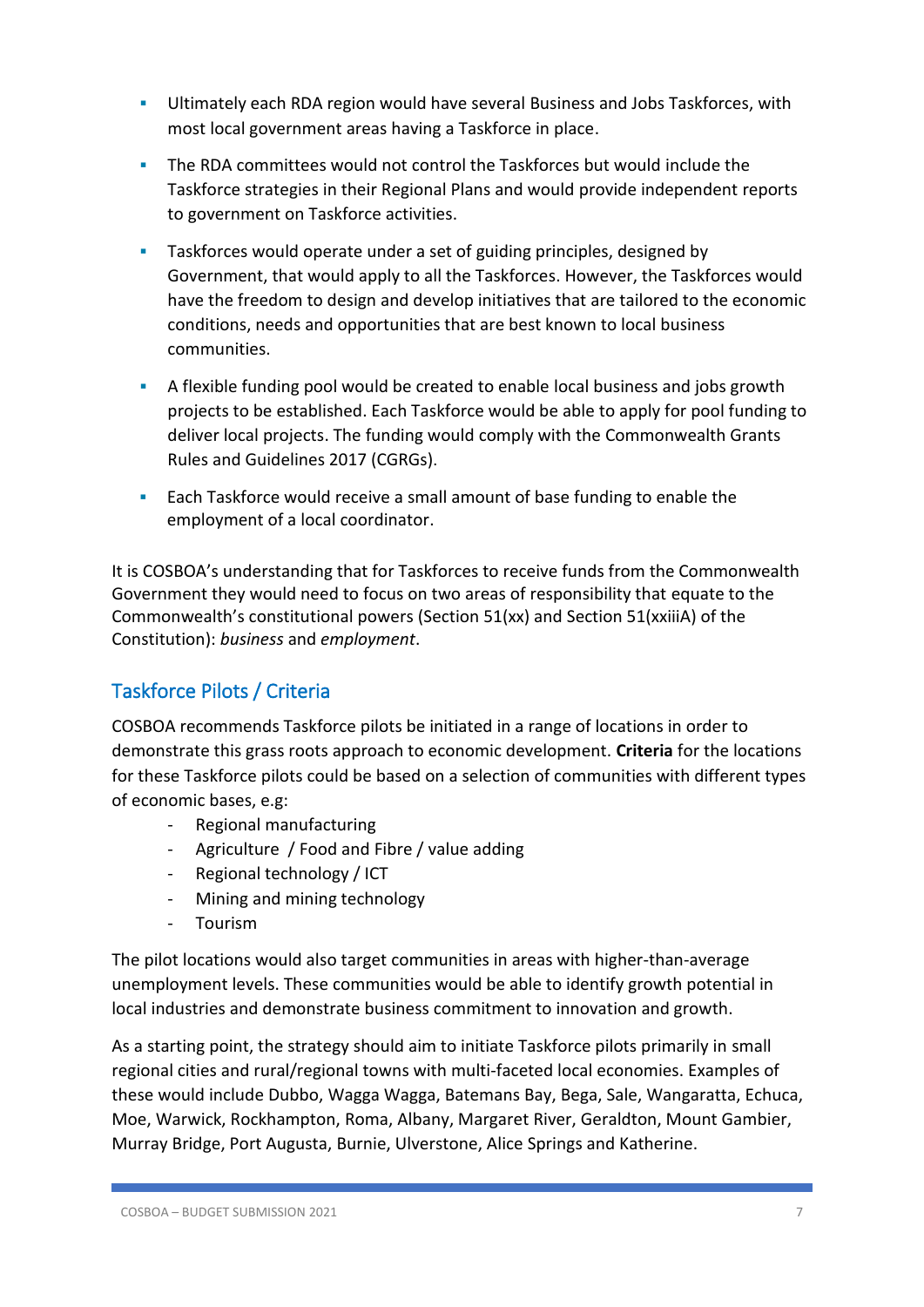COSBOA recommends **eight Taskforce pilots** during 2021-22, with at least one project corresponding to each state and territory. In the case of the ACT, COSBOA recommends the project be located in the region of NSW which surrounds the ACT (e.g. Queanbeyan-Palerang LGA or Goulburn-Mulwaree LGA).

# Cost of each Taskforce pilot

COSBOA estimates the operational cost of each Taskforce pilot project would be in the range of \$225,000 to \$240,000 for 12 months.

This would include:

- Coordinator wage and on-costs
- Vehicle costs
- Rent (casual office/meeting space)
- **•** IT and communications
- **■** Taskforce meeting costs.

## Cost of the flexible funding pool

The flexible funding pool would be a national pool of funds that would enable each Taskforce to apply for grants to undertake local economic development and jobs growth projects. The funding agreement for each Taskforce would be set out an expectation for the Taskforce to initiate a minimum of two projects in the first 12 months.

COSBOA recommends the national pool of funds during the 12 month pilot period would total \$1.6 million This would nominally enable each of the eight local Taskforces to apply for \$200,000 in funding for projects in their communities. By the end of the third quarter of the first 12 month funding period, Taskforces would be able to apply for funding over and above the nominal \$200,000 if there are unused funds in the funding pool.

**Total maximum cost of Taskforce operations** including the funding pool, during the pilot period would be in the range of **\$3.4 million** and **\$3.52 million**.

Each pilot project would be evaluated at the end of the funding period, based on its success in developing and implementing projects and its level of constructive engagement with the local business community.

COSBOA anticipates that funding would be managed by the Department of Infrastructure, Transport, Regional Development and Communications, or the Department of Employment, Skills, Small and Family Business. At a regional level, the relevant RDA committees would assist in setting up the pilot Taskforces and would provide guidance to Taskforce members in the process of applying for funding.